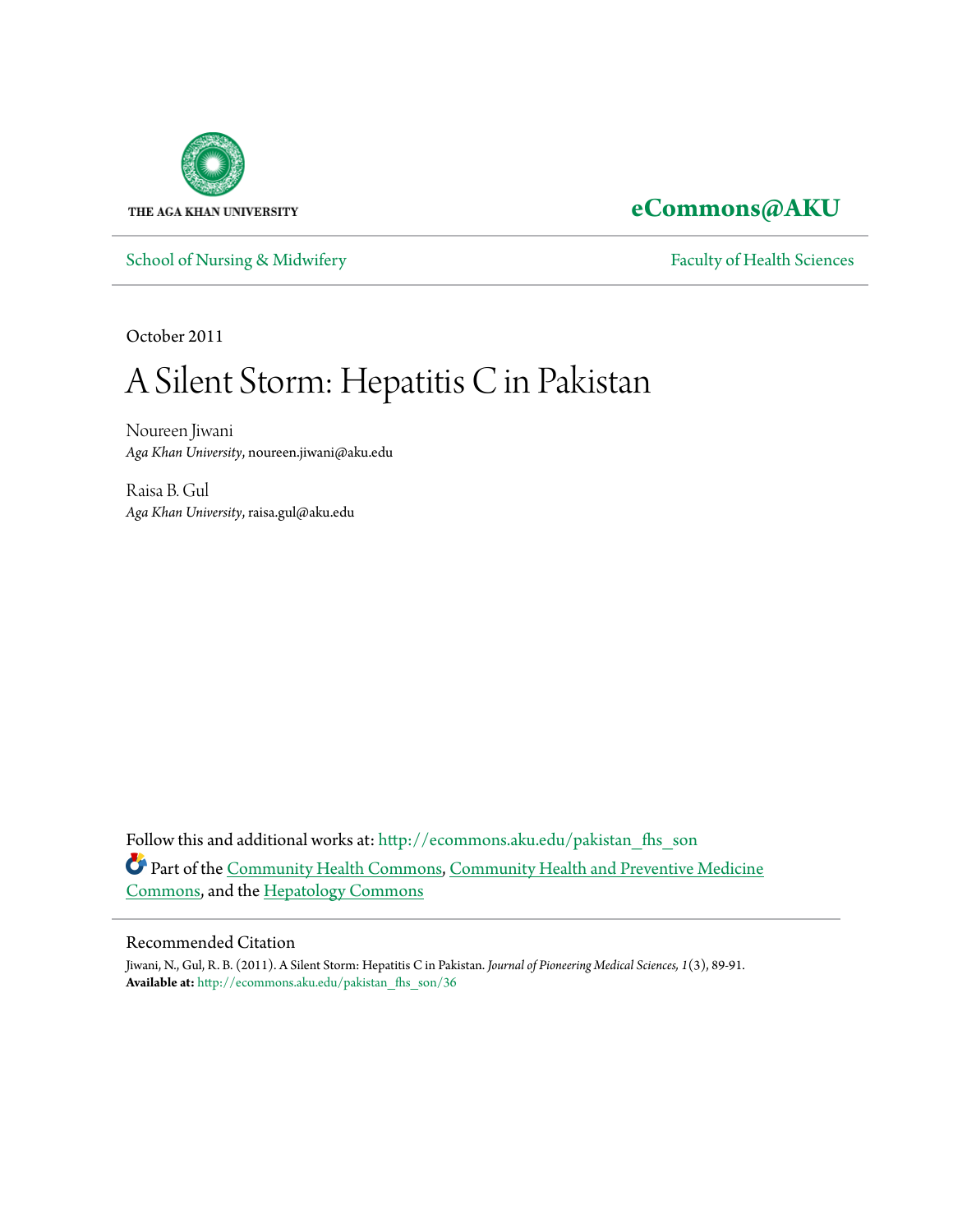### **A Silent Storm: Hepatitis C in Pakistan**

Noureen Jiwani MScN,  $BScN<sup>1</sup>$ , Dr. Raisa Gul PhD, MScN,  $BScN$ ,  $RN<sup>2</sup>$ 

<sup>1</sup>Instructor, Aga Khan University, School of Nursing, Karachi, Pakistan <sup>2</sup> Assistant Professor, Aga Khan University, School of Nursing, Karachi, Pakistan

"Do not inject used syringe. Oh aunty! Nothing is going to happen. I have boiled it very well." Globally, 2.2% of the world's population is suffering from hepatitis C virus (HCV) [1]. The disease is becoming a major health problem of developing countries, including Pakistan that has the second highest prevalence rate of hepatitis C ranging from 4.5% to 8% [2]. Studies in Pakistan on small targeted groups including blood donors, health professionals, drug abusers and chronic liver disease patients indicate that the prevalence of hepatitis C is as high as 40% [3]. However, literature is still inadequate to clearly reflect the overall picture due to its limitation on identifying the incidence in healthy individuals.

Several studies indicate that the rate of positivity for HCV is much higher in rural areas than the peri-urban areas of Pakistan [4]. It is worrisome to note that 66% population of Pakistan is living in the rural areas [5] where general public either carries the burden of the disease or they are at a high risk of contracting the disease due to several malpractices and misperceptions. It includes unavailability of proper health care delivery system, unscreened blood transfusions, lack of education, poverty, and above all, misusage of drugs. Thus, such alarming situation has profound implications on patients, families, health care professionals and the whole society. This paper will help general public as well as health care professionals to reflect upon their practices and save themselves from the spread of hepatitis C.

#### **Health care system**

According to the Economic Survey of Pakistan 2005 to 2006, the government spent 0.75 percent of GDP on health sector [6]. With such a low allocation of funds, the question arises that how much these expenditures are effective? The public sector lacks quality in its services. On per 1000 population, Pakistan has just 7.3 physicians and 4.7 nursing personnel [7]. These professionals also lack motivations to work in regard to their salary package. Only few of these health care professionals are certified; however, most of them are unregistered [8].

They are also equipped with limited resources which cause them to select alternative means of practice. For example, the evidence of reusing syringes in Pakistan is shocking. In one of the studies conducted in the year 2000 in Pakistan, the researchers found that out of ten registered health care practitioners, none of them were able to mention hepatitis C as a disease likely to be transmitted through unsterile syringes, only two mentioned hepatitis B virus while over half of them mentioned tuberculosis [8]. The other contributing factors are lack of audits and monitoring system in hospitals and poor management hierarchy. Many of the day care centers like basic health units (BHU) and primary health centers (PHC) are just fragile structures without any strict policy, resources and even trained staff.

Exposure to HCV poses a serious occupational threat to health care workers as well. Potential exposures include contact of the eyes, mucous membranes, broken skin, or needle stick injury. In this regard, the situation of public hospitals in Pakistan is worsening as compared to day care centers. Preoperative screening of patients for hepatitis B or C is not performed routinely even if the patient is admitted for the first time. Thus, it places health care workers as well as other patients at a high risk of acquiring hepatitis B or C virus. A study conducted in one of the teaching hospitals at Abbottabad, Pakistan reported that 30% of health care workers were having hepatitis C infection [9]. Likewise, the blood collected from donors at various spots are transfused to needy patients by using low quality kits for collecting blood that give variations in screening results. Moreover, the results from diagnostic tests lack sensitivity and specificity, that is, they are almost unreliable and inaccurate. In this way, it gives false diagnosis, places others at risk and delays treatment. Similarly, several studies affirm that the rate of hepatitis C due to dialysis is much higher in Pakistan. The causes could be be negligence in disinfecting dialysis equipments, reusing vials between different

*Conflicting Interest: None declared*

*This article has been peer reviewed.*

*Article Submitted on: 23rd April 2011*

*Article Accepted on: 12th August 2011*

*Funding sources: None declared*

*Correspondence to Noureen Jiwani, Instructor*

*Address: School of Nursing, Aga Khan University, Karachi, Pakistan* 

*Email: [noureen.jiwani@aku](mailto:noureen.jiwani@aku.edu) [.edu](mailto:noureen.jiwani@aku.edu)*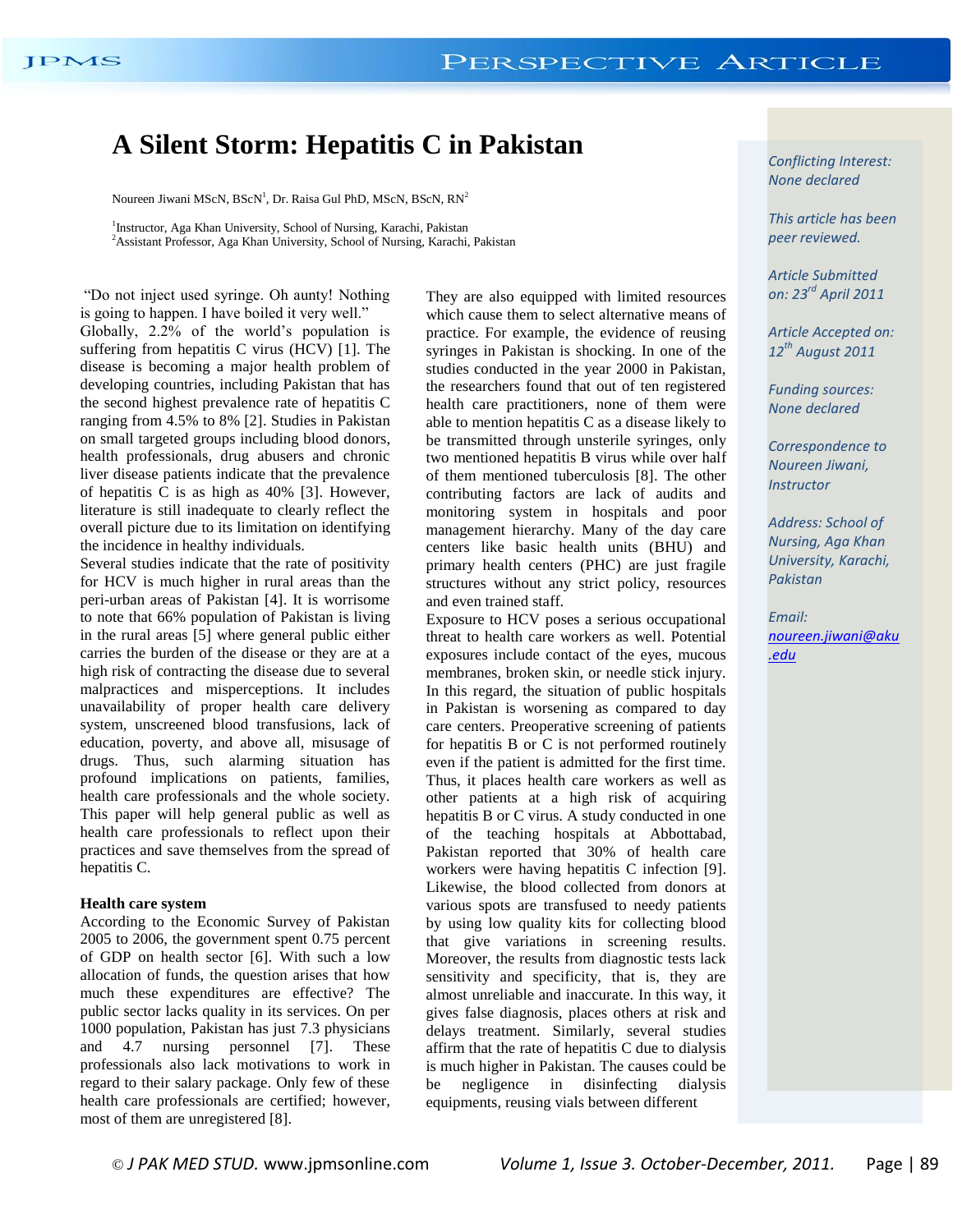#### JPMS

patients, and above all, financial constraints. Besides this, the usage of unsterile dental equipments is very common in almost every dental clinic of Pakistan [10].



The overuse of injection practices is one of the cultural norms in Pakistan that is fostered by general practitioners. In many settings, doctors and technicians are considered to be more knowledgeable and experts if they give injections against minor illness. Hence, a doctor who fulfills patients' needs not only gives rise to the spread of the disease but also gains more incentives from his patients.

#### **Education**

It was identified from one of the studies that participants with formal education even till primary level had better understanding of health hazards then those who did not have it [11]. Unfortunately, the literacy rate of Pakistan is 43% [12] and majority of the population may be unaware about the general knowledge of their spread. The medium of knowledge by means of newspaper, pamphlets, banners and television are not utilized effectively, either due to limitations of language differences throughout the country, affordability or illiteracy among the general public. Thus, the consequences of illiteracy are profound, even potentially life-threatening.

#### **Environmental conditions**

Improper disposal of hospital wastes is one of the most common contributing factors associated with the spread of hepatitis C [16]. Throughout the country, from a child to the older age group, hundreds of garbage collectors are affiliated with major recycling businessmen and are providing unsterile syringes to them. In Karachi, a very young scavenger of waste products around 18 to 20 years of age sells 20 to

25 syringes per day to the health care waste dealers against money and the same child gets needle stick injury around none to three times per week [13]. Thus, this horrifying environmental condition may be a reason behind the increasing cases of hepatitis C in Pakistan. On the other hand, the practice of going to the barber shop at a local area also explores the additional factor of having this disease. People are exposed to infected instruments while shaving and hair cutting. Terribly, in District Gujrat, Pakistan about 93% of the barbers were unaware of the potential hazards of consuming used blades on several customers and 48% of them were reusing unsterile equipments among several clients. Additionally, they were also performing tasks like circumcision and minor abscess drainage [14]. Besides this, drug abusers and sex workers are also common factors in acquiring hepatitis C in Pakistan.



#### **Poverty**

The number of contributing factors discussed above may be due to the economic status of an individual in Pakistan. The poverty rate of Pakistan is 17.2%, and nearly a quarter of the population is classified as poor [15]. Considering the financial limitation in general public, only upper and middle class people can afford education and can use the private services. On the other hand, those who are unable to afford usually visit quacks or untrained medical professionals.

#### **Implications for health care professionals and general public**

Once an individual acquires hepatitis C, it brings a number of challenges that are not only limited to the physical suffering but also affect the psychological, social, sexual and financial